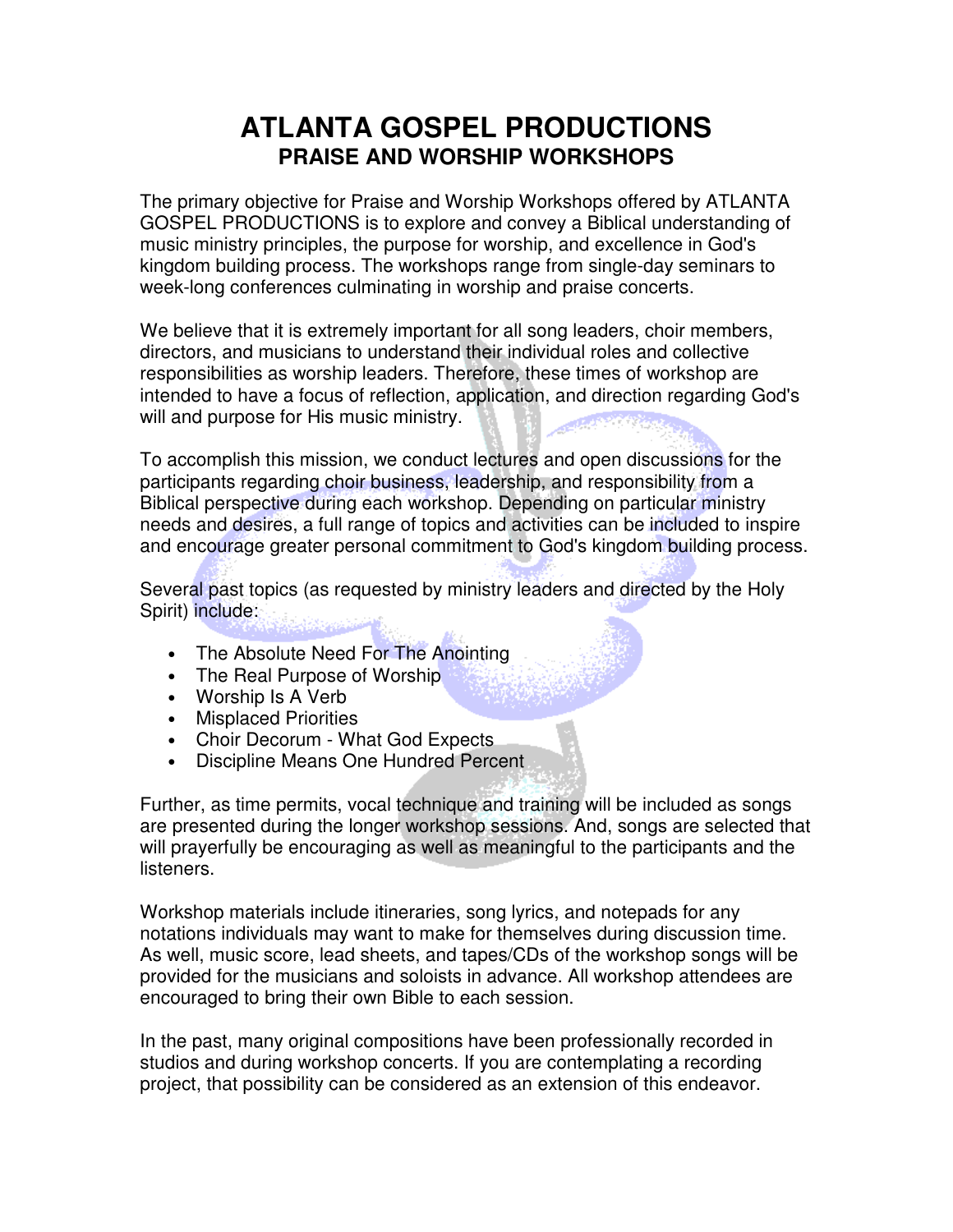### **PRAISE AND WORSHIP WORKSHOP - Day 1**

The hour cometh, and now is, when the true worshippers shall worship the Father in spirit and in truth: for the Father seeketh such to worship Him. God is a Spirit: and they that worship Him must worship Him in spirit and in truth. – John 4: 23-24

• Time of preparation, reflection, and consecration (prayer, worship/praise songs)

- Defining "workshop"
- Defining "worship"
- The purpose of worship
	- $\circ$  What worship is
	- o What worship is not
	- $\circ$  The goal of worship
- The "church service" dedication of the Temple built by Solomon
- Testimonial: Seeing worship and God's music make a difference (ref: I Samuel 16:23)
- Hindrances to "true worship"
- Prayer, Worship, and Praise
	- $\sim$  How they are similar
	- o How they are different
	- o Why we need all three
- Conclusion/Benediction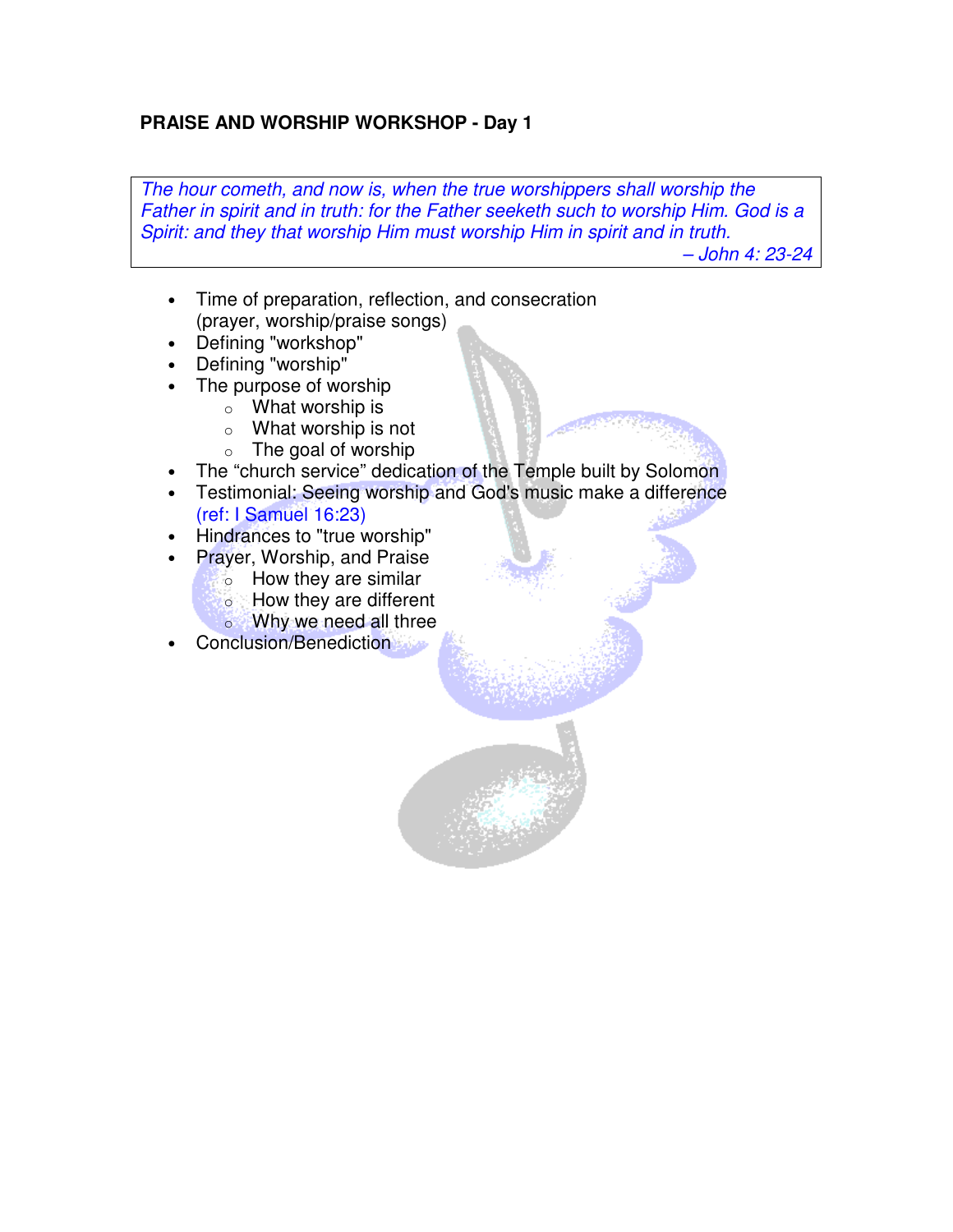### **PRAISE AND WORSHIP WORKSHOP - Day 2**

Therefore pray ye: Our Father which art in heaven, hallowed be thy name. Thy kingdom come. Thy will be done in earth, as it is in heaven.

– Matthew 6:9-10

- Time of preparation, reflection, and consecration (prayer, worship/praise songs)
- Re-capping Day 1
- Defining "worship"
- The purpose of worship
	- $\circ$  What worship is
	- o What worship is not
	- $\circ$  The goal of worship
- Hindrances to "true worship"
- The Tabernacle model of worship (ref: Exodus 25)
- Bible examples of praising/blessing God

**Report Company** 

- Preparing for daily worship -- "setting the table"
- Biblical example of the *perfect* church worship service (ref: Mark 2:1-12)
- Conclusion/Benediction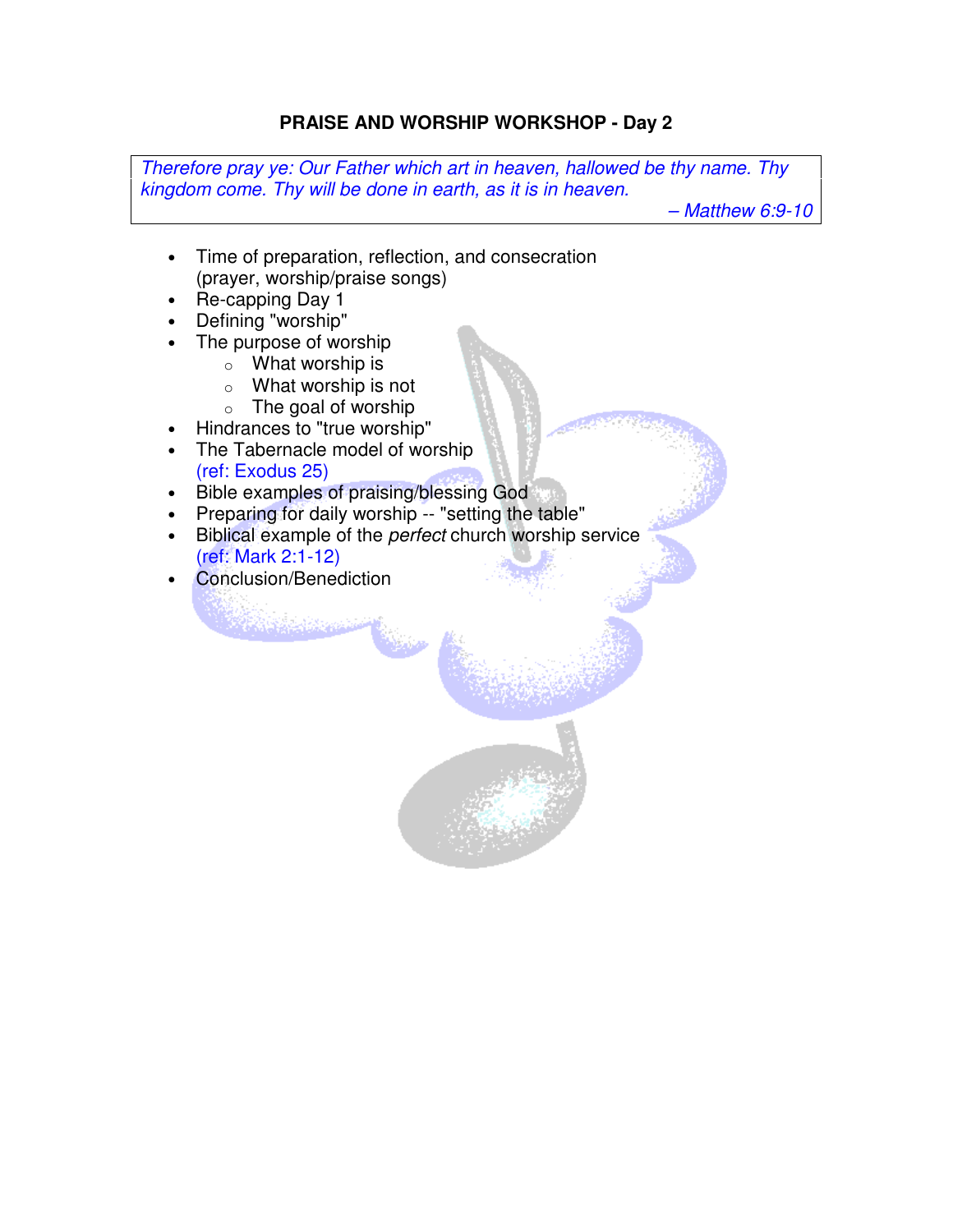### **PRAISE AND WORSHIP WORKSHOP - Day 3**

Give us this day our daily bread. And forgive us our debts, as we forgive our debtors.

– Matthew 6:11-12

- Time of preparation, reflection, and consecration (prayer, worship/praise songs)
- Re-capping Days 1 and 2
- Preparing for daily worship
- Biblical example of the *perfect* church worship service
- Definitions of "worship"
	- o Obedience
	- o Commitment
	- o Service
- Praying and receiving from God
- The ultimate worship hindrance: unforgiveness "Dealing With Your Enemies"

- (ref: Psalm 37)
- Conclusion/Benediction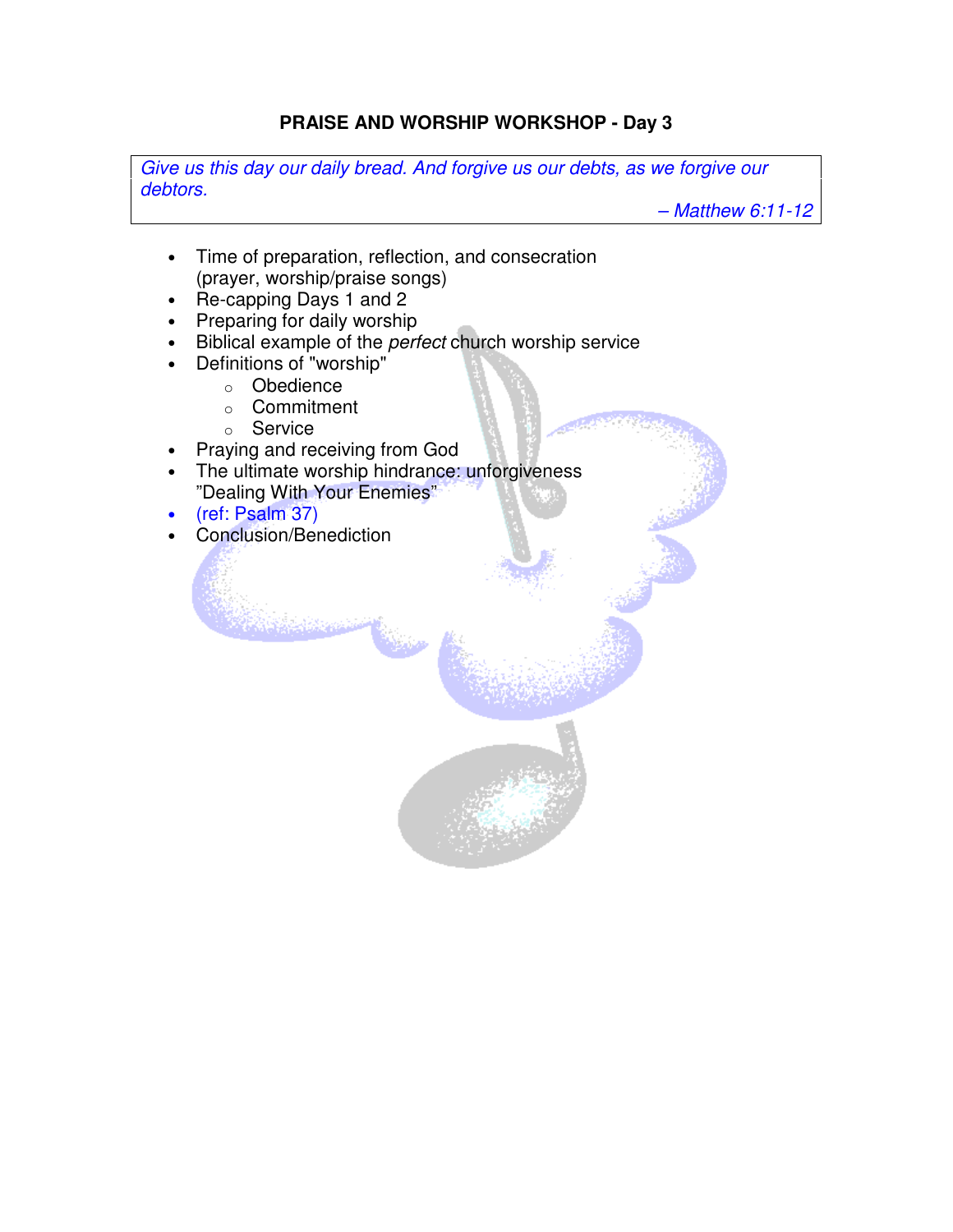## **ADDITIONAL NOTES -- PREPARING FOR A LIFESTYLE OF WORSHIP**

God's worship program is a daily one -- seven days a week.

– Matthew 6:9-10

Ten things that should be done daily:

- 1. Perform vows (Ps 61:8)
- 2. Pray (Ps 86:3; 88:9; Mt 6:11)
- 3. Seek God (Isa 58:2; Lk 18:1-8)
- 4. Praise God (Ps 72:15)
- 5. Take up the cross (Lk 9:23)
- 6. Live in holiness (Lk 1:75)
- 7. Continue in one accord (Acts 2:46)
- 8. Read the Scriptures (Neh 8:18)
- 9. Search the Scriptures (Acts 17:11)
- 10. Exhort one another (Heb 3:13)

Ten reasons to worship (Ps 95)

- 1. Jehovah is a great God, and a Great King above all gods (v 3)
- 2. He holds all the deep places of the earth in His hands  $(v 4)$
- 3. The strength of the hills is His (v 4)
- 4. The sea is His (v 5)
- 5. He made the sea (v 5)
- 6. His hands formed the dry land  $(v, 5)$
- 7. He is our Maker (v 6)
- 8. He is our God (v 7)
- 9. We are His people (v 7)
- 10. We are the sheep of His pasture (v 7)

(i.e. The earth is the Lord's, and the fullness thereof; the world and they that dwell therein.)